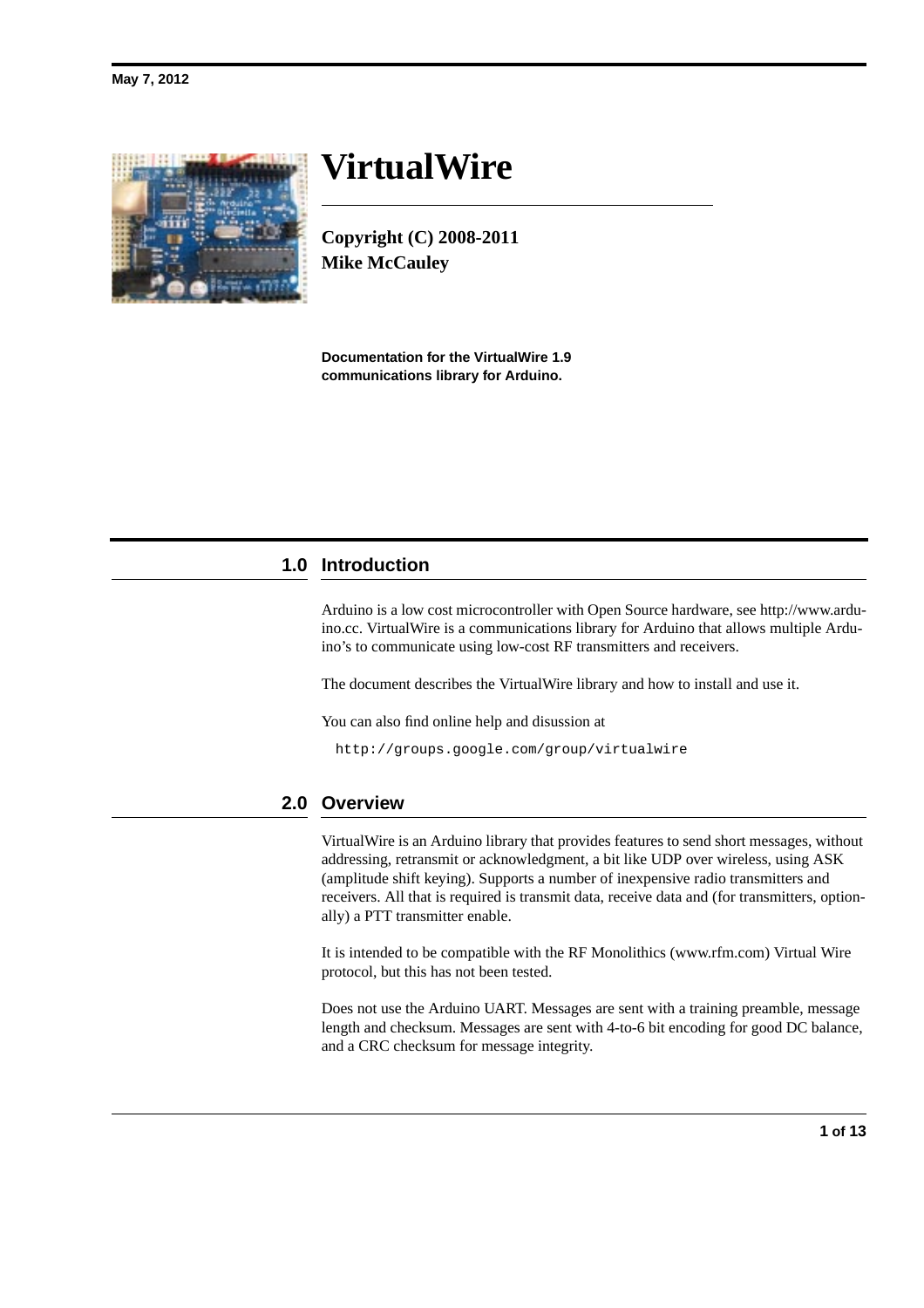Why not just use the Arduino UART connected directly to the transmitter/receiver? As discussed in the RFM documentation, ASK receivers require a burst of training pulses to synchronize the transmitter and receiver, and also requires good balance between 0s and 1s in the message stream in order to maintain the DC balance of the message. UARTs do not provide these. They work a bit with ASK wireless, but not as well as this code.

#### **2.1 Supported hardware.**

A range of communications hardware is supported. The ones listed blow are available in common retail outlets in Australian and other countries for under \$10 per unit. Many other modules may also work with this software.

Runs on ATmega8/168 (Arduino Diecimila etc) and ATmega328 and possibly others.

#### **2.2 Receivers**

**•** RX-B1 (433.92MHz) (also known as ST-RX04-ASK)



Details at http://www.summitek.com.tw/ST\_SPEC/ST-RX04-ASK.pdf

#### **2.3 Transmitters:**

**•** TX-C1 (433.92MHz)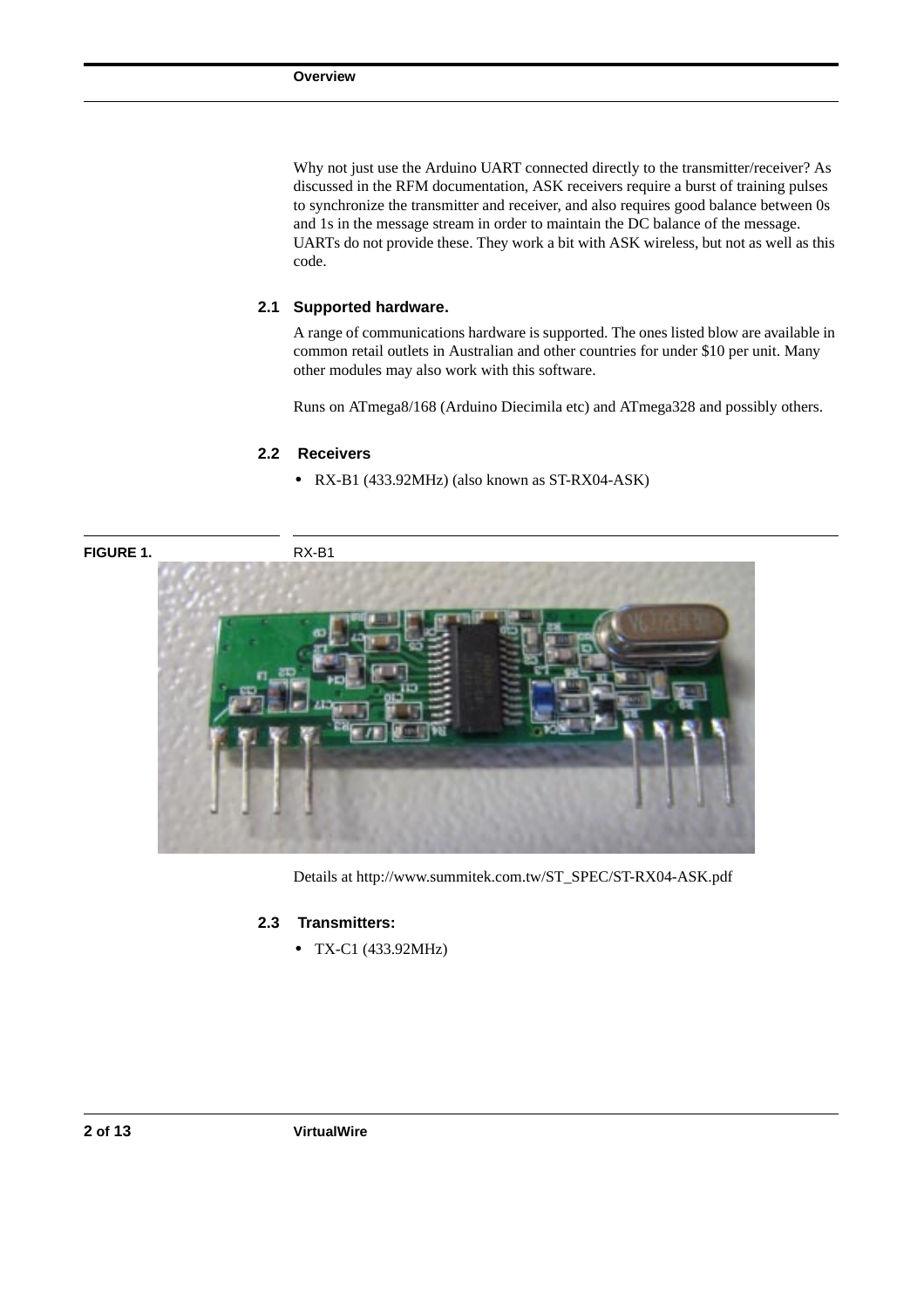

Details at http://www.tato.ind.br/files/TX-C1.pdf

# **2.4 Transceivers:**

**Overview**

**•** DR3100 (433.92MHz)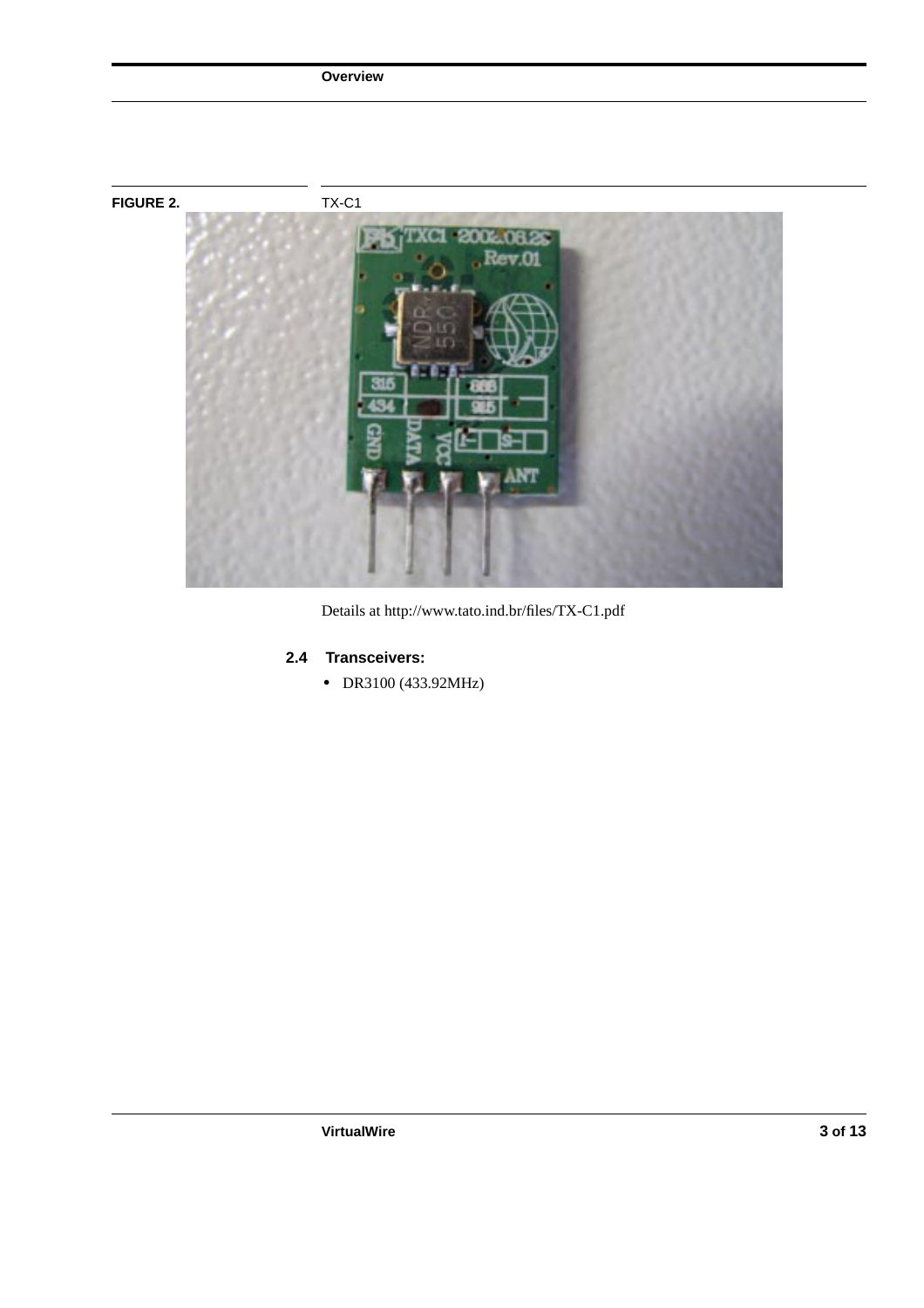#### **Downloading and installation**



Details at http://www.rfmonolithics.com/products/data/dr3100.pdf

### **3.0 Downloading and installation**

The latest version of this document is available from

http://www.open.com.au/mikem/arduino/VirtualWire.pdf

Download the VirtualWire distribution from

http://www.open.com.au/mikem/arduino/VirtualWire-1.9.zip

To install, unzip the library into the libraries sub-directory of your Arduino application directory. Then launch the Arduino environment; you should see the library in the Sketch->Import Library menu, and example code in File->Sketchbook->Examples->VirtualWire menu.

# **4.0 Function calls**

To use the VirtualWire library, you must have

#include <VirtualWire.h>

At the top of your sketch.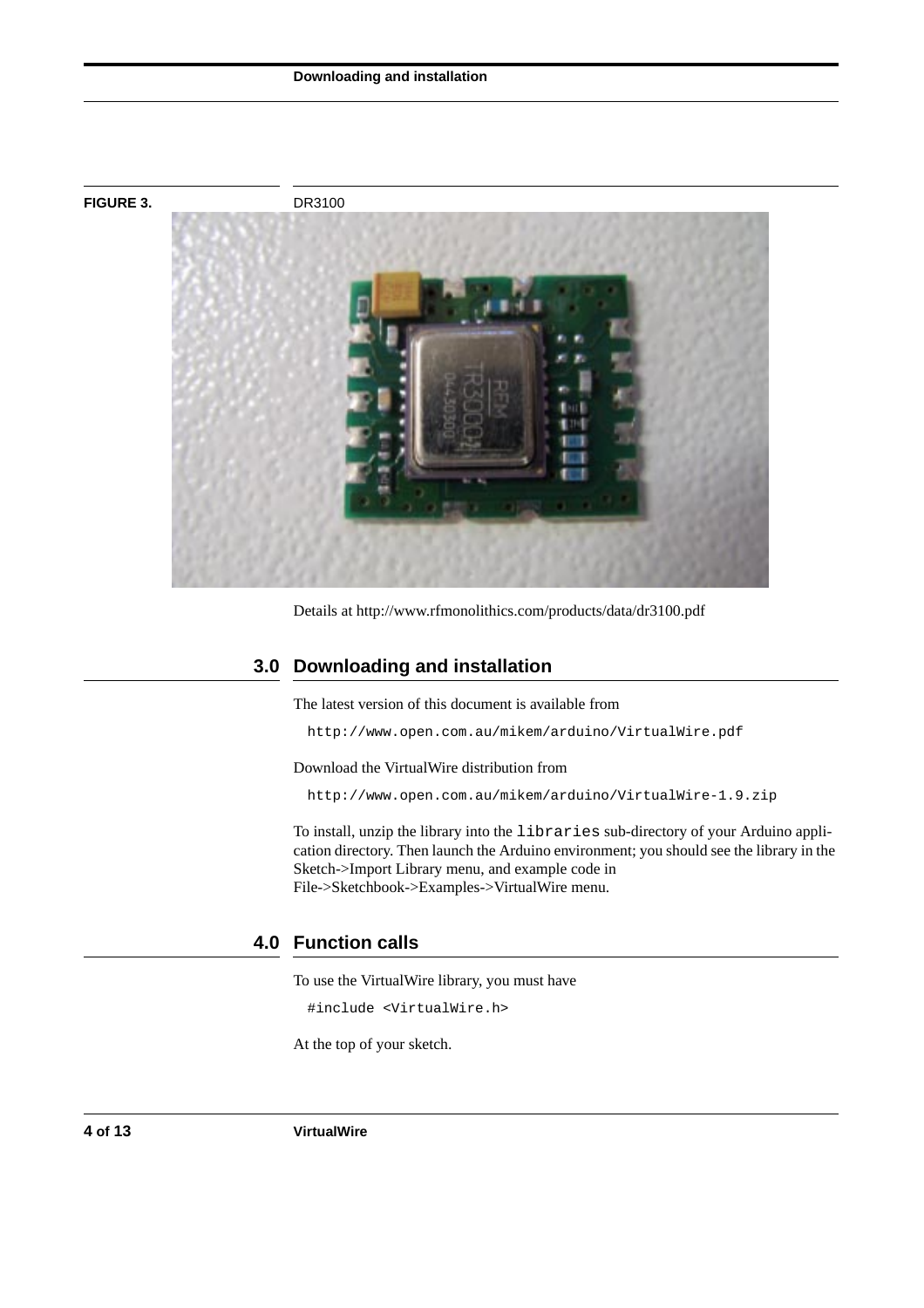#### **4.1 vw\_set\_tx\_pin**

extern void vw\_set\_tx\_pin(uint8\_t pin);

Set the digital IO pin to use for transmit data. Defaults to 12.

#### **4.2 vw\_set\_rx\_pin**

extern void vw\_set\_rx\_pin(uint8\_t pin);

Set the digital IO pin to use for receive data. Defaults to 11.

#### **4.3 vw\_set\_ptt\_pin**

extern void vw\_set\_ptt\_pin(uint8\_t pin);

Set the digital IO pin to use to enable the transmitter (press to talk). Defaults to 10. Not all transmitters require PTT. The DR3100 does, but the TX-B1 does not.

#### **4.4 vw\_set\_ptt\_inverted**

extern void vw\_set\_ptt\_inverted(uint8\_t inverted);

By default the PTT pin goes high when the transmitter is enabled. This flag forces it low when the transmitter is enabled. Required for the DR3100.

#### **4.5 vw\_setup**

extern void vw\_setup(uint16\_t speed);

Initialise the VirtualWire software, to operate at *speed* bits per second. Call this once in your setup() after any vw\_set\_\* calls. You must call vw\_rx\_start() after this before you will get any messages.

#### **4.6 vw\_rx\_start**

extern void vw\_rx\_start();

Start the receiver. You must do this before you can receive any messages. When a message is available (good checksum or not), vw\_have\_message() will return true.

#### **4.7 vw\_rx\_stop**

extern void vw\_rx\_stop();

Stop the receiver. No messages will be received until vw\_rx\_start() is called again. Saves interrupt processing cycles when you know there will be no messages.

#### **4.8 vx\_tx\_active**

extern uint8\_t vx\_tx\_active();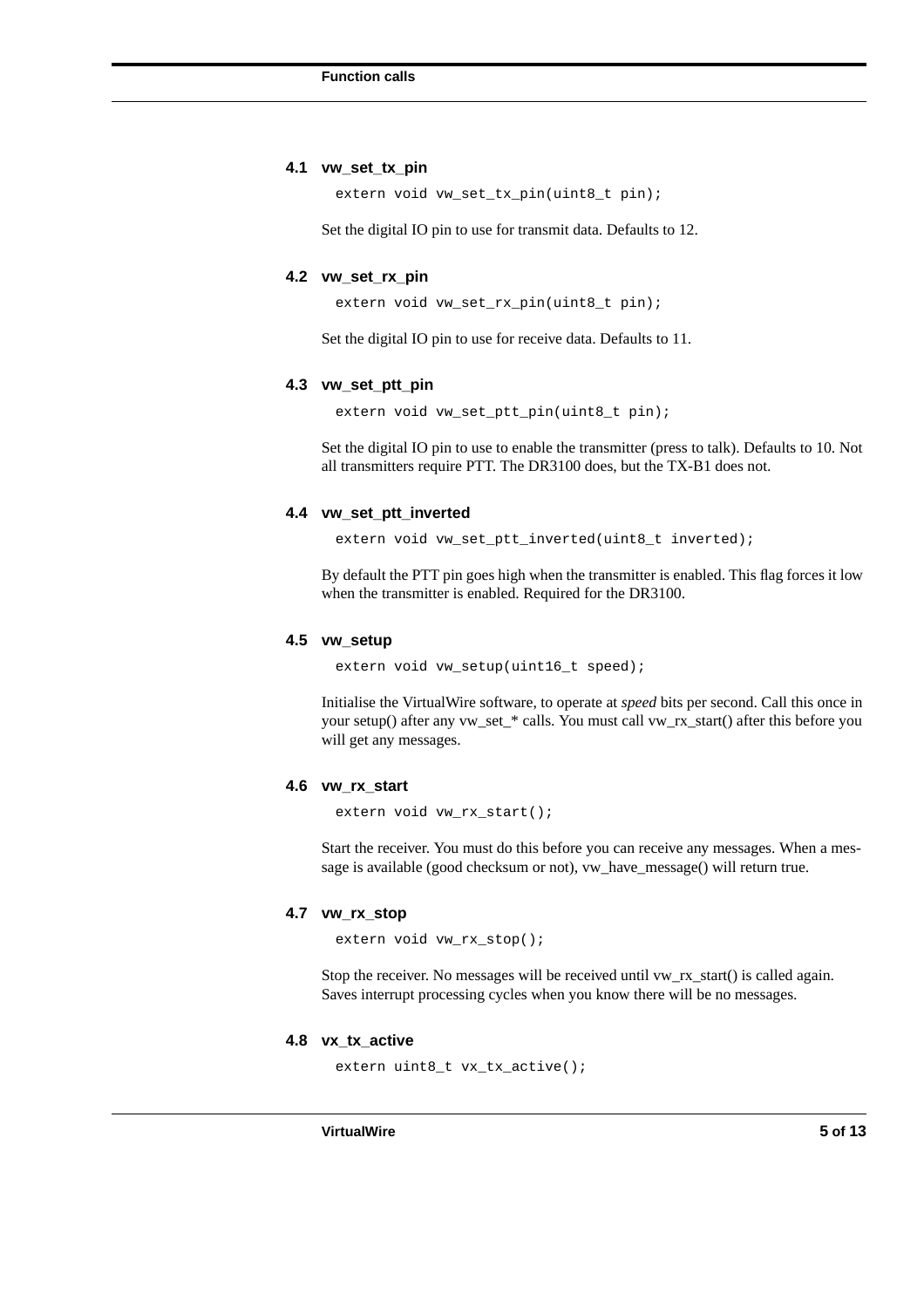Return true if the transmitter is active

#### **4.9 vw\_wait\_tx**

extern void vw\_wait\_tx();

Block and wait until the transmitter is idle

#### **4.10 vw\_wait\_rx**

xtern void vw\_wait\_rx();

Block and wait until a message is available from the receiver.

#### **4.11 vw\_wait\_rx\_max**

extern uint8\_t vw\_wait\_rx\_max(unsigned long milliseconds);

Wait at most *milliseconds* ms for a message to be received. Return true if a message is available.

#### **4.12 vw\_send**

extern uint8\_t vw\_send(uint8\_t\* buf, uint8\_t len);

Send a message with the given length. Returns almost immediately, and the message will be sent at the right timing by interrupts. Returns true if the message was accepted for transmission. Returns false if the message is too long (>VW\_MAX\_PAYLOAD).

#### **4.13 vw\_have\_message**

extern uint8\_t vw\_have\_message();

Returns true if an unread message is available from the receiver.

#### **4.14 vw\_get\_message**

extern uint8\_t vw\_get\_message(uint8\_t\* buf, uint8\_t\* len);

If a message is available (good checksum or not), copies up to \*len octets to buf. Returns true if there was a message *and* the checksum was good.

#### **5.0 Sample code**

The following samples are available as examples in the VirtualWire distribution.

#### **5.1 transmitter**

A simplex (one-way) transmitter. Sends a short message every 400 ms. Test this with the receiver below.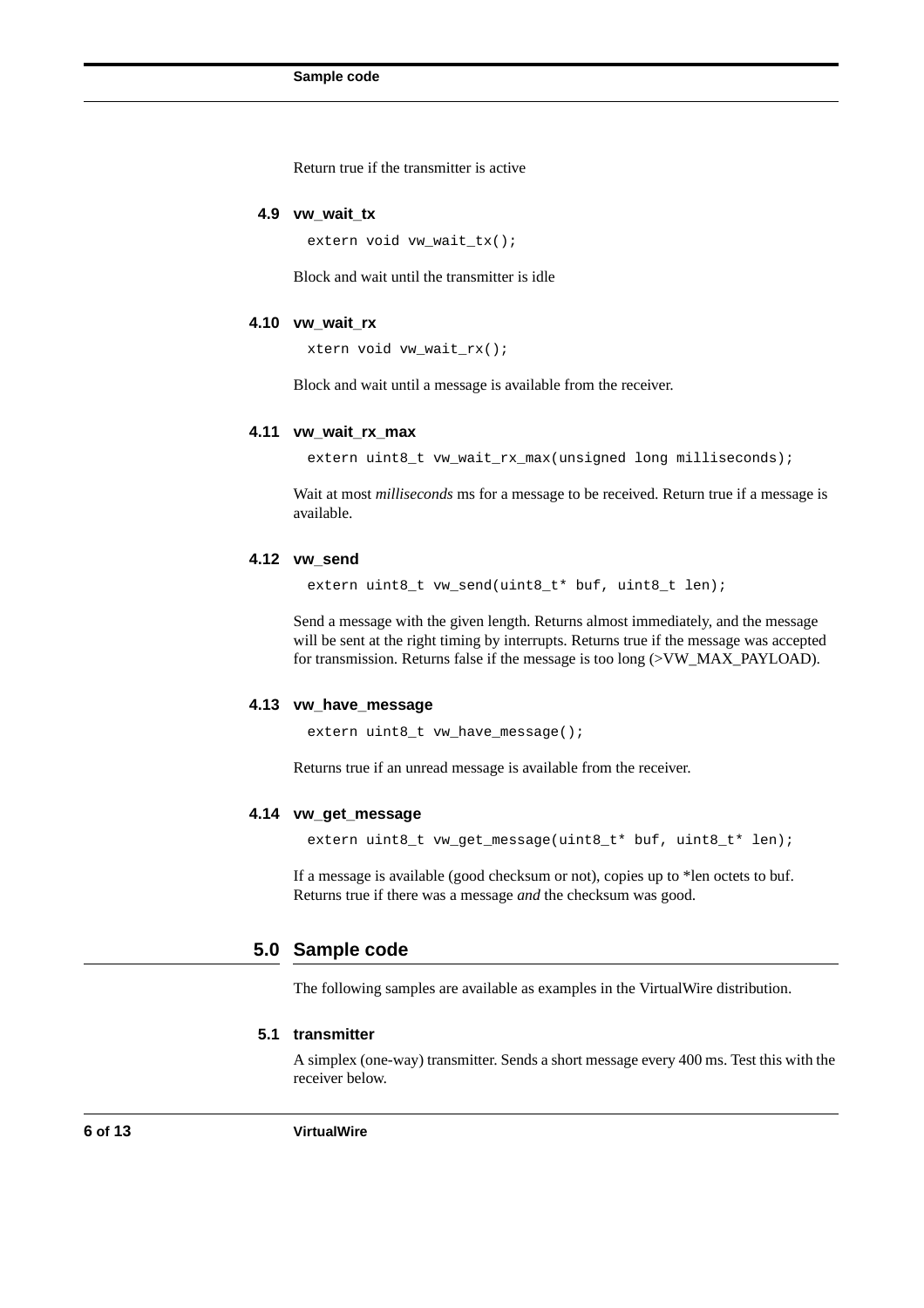```
#include <VirtualWire.h>
void setup()
{
     vw_setup(2000); // Bits per sec
}
void loop()
{
     const char *msg = "hello";
     vw_send((uint8_t *)msg, strlen(msg));
     delay(400);
}
```
#### **5.2 receiver**

A simplex (one-way) receiver. Waits for a message and dumps it contents. Test this with transmitter above.

```
#include <VirtualWire.h>
void setup()
{
     Serial.begin(9600);
     Serial.println("setup");
     vw_setup(2000); // Bits per sec
     vw_rx_start(); // Start the receiver PLL running
}
void loop()
{
     uint8_t buf[VW_MAX_MESSAGE_LEN];
     uint8_t buflen = VW_MAX_MESSAGE_LEN;
     if (vw_get_message(buf, &buflen)) // Non-blocking
     {
          int i;
          // Message with a good checksum received, dump HEX
          Serial.print("Got: ");
          for (i = 0; i < buflen; i++){
               Serial.print(buf[i], HEX);
               Serial.print(" ");
          }
          Serial.println("");
    }
}
```
#### **5.3 client**

Implements a simple wireless client for DR3100. Sends a message to another Arduino running the server code below and waits for a reply.

```
#include <VirtualWire.h>
void setup()
{
     Serial.begin(9600);// Debugging only
     Serial.println("setup");
     vw_set_ptt_inverted(true); // Required for DR3100
```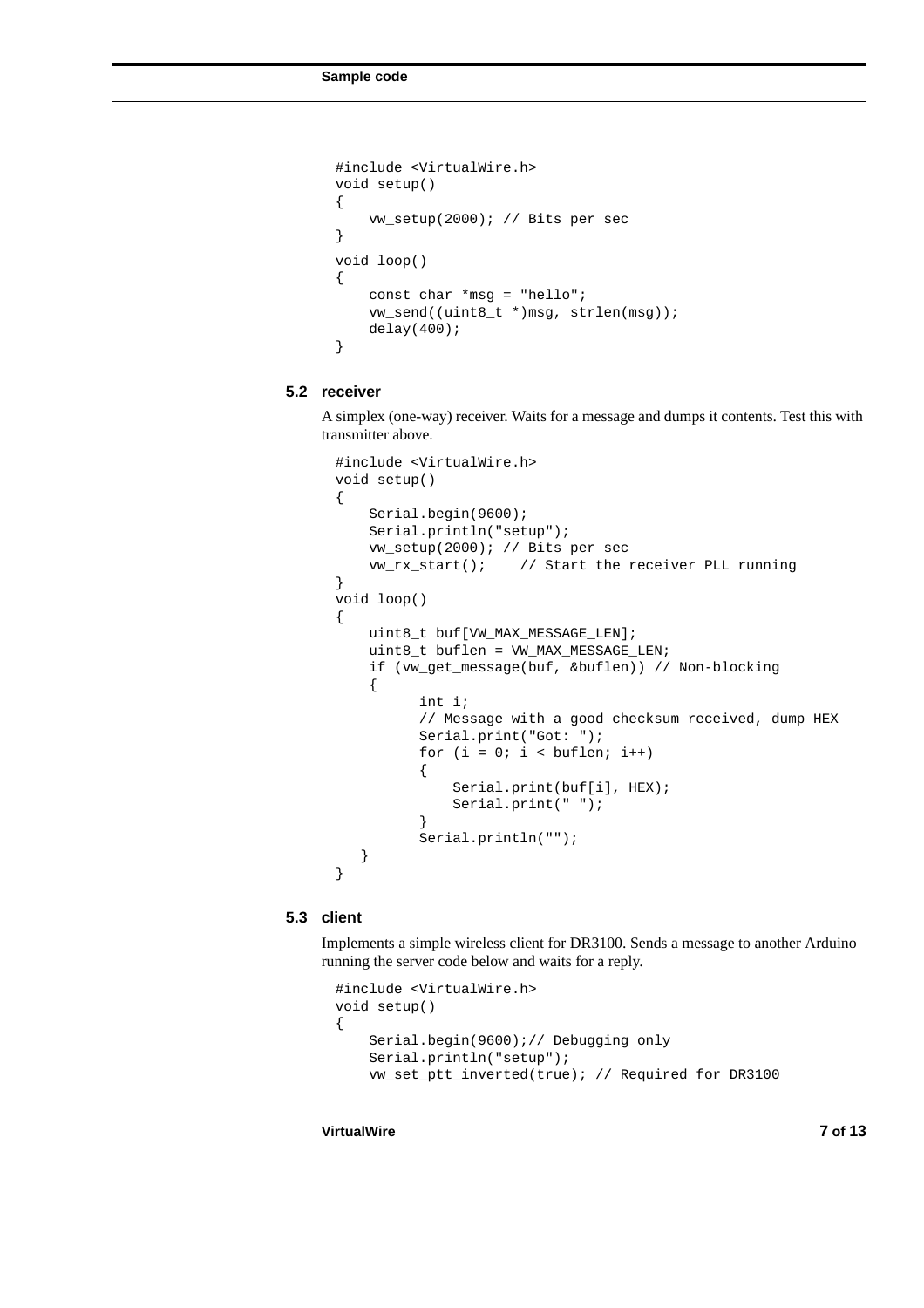```
 vw_setup(2000); // Bits per sec
     vw_rx_start(); // Start the receiver PLL running
}
void loop()
{
     const char *msg = "hello";
     uint8_t buf[VW_MAX_MESSAGE_LEN];
    uint8_t buflen = VW_MAX_MESSAGE_LEN;
     vw_send((uint8_t *)msg, strlen(msg));
     vw_wait_tx(); // Wait until the whole message is gone
     Serial.println("Sent");
    // Wait at most 400ms for a reply
    if (vw_wait_rx_max(400))
    {
          if (vw_get_message(buf, &buflen)) // Non-blocking
          {
               int i;
              // Message with a good checksum received, dump it.
               Serial.print("Got reply: ");
              for (i = 0; i < buflen; i++) {
                 Serial.print(buf[i], HEX);
                 Serial.print(" ");
               }
               Serial.println("");
          }
     }
     else
          Serial.println("Timout");
}
```
#### **5.4 server**

Implements a simple wireless server for DR3100. Waits for a message from another Arduino running the client code above and sends a reply.

```
#include <VirtualWire.h>
void setup()
{
     Serial.begin(9600);// Debugging only
     Serial.println("setup");
     vw_set_ptt_inverted(true); // Required for DR3100
     vw_setup(2000); // Bits per sec
     vw_rx_start(); // Start the receiver PLL running
}
void loop()
{
     const char *msg = "hello";
     uint8_t buf[VW_MAX_MESSAGE_LEN];
     uint8_t buflen = VW_MAX_MESSAGE_LEN;
     // Wait for a message
     vw_wait_rx();
     if (vw_get_message(buf, &buflen)) // Non-blocking
```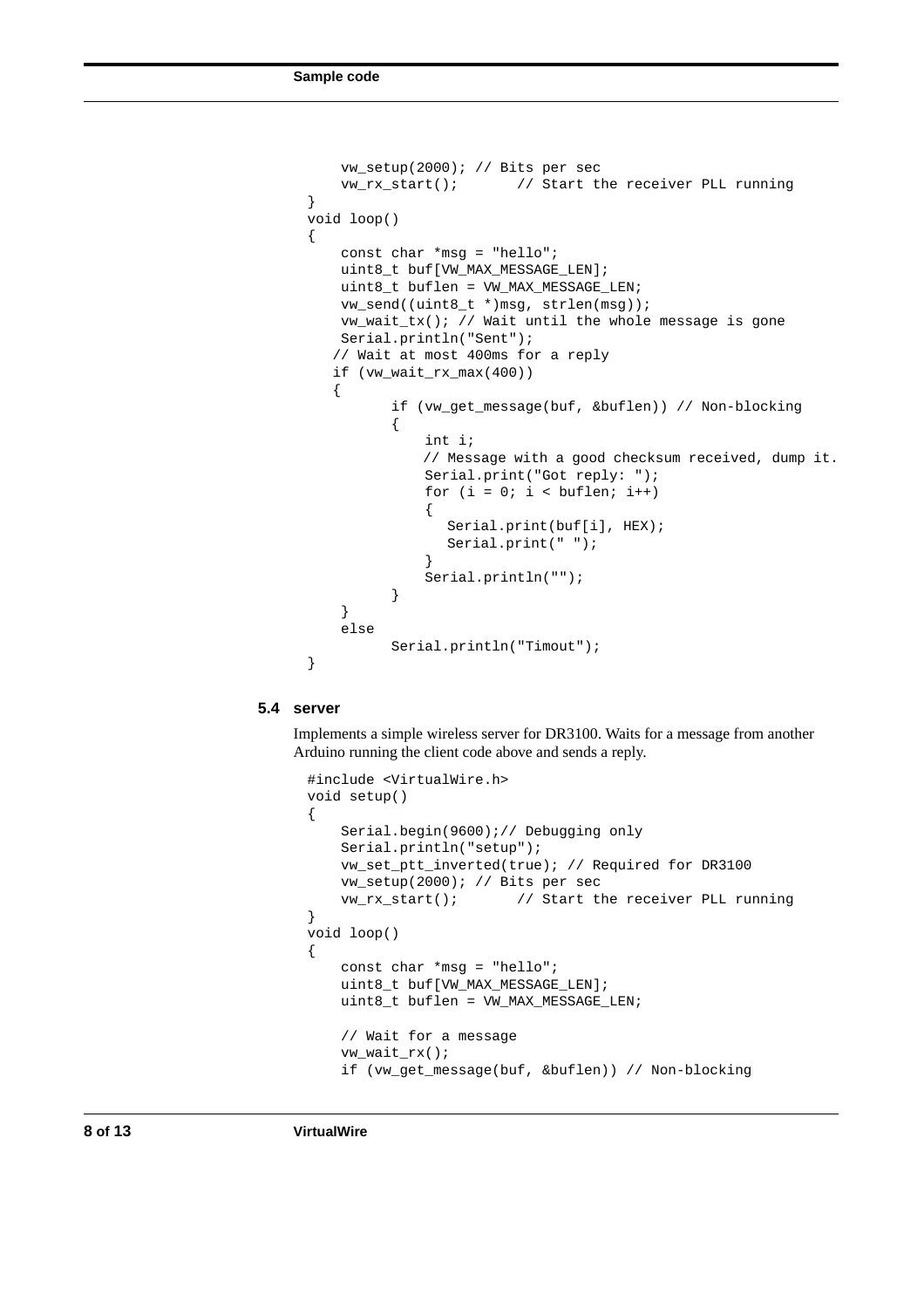```
 {
      int i;
      const char *msg = "goodbye";
      // Message with a good checksum received, dump it.
      Serial.print("Got: ");
      for (i = 0; i < buflen; i^{++})
      {
           Serial.print(buf[i], HEX);
           Serial.print(" ");
      }
      Serial.println("");
      // Send a reply
      vw_send((uint8_t *)msg, strlen(msg));
 }
```
#### **6.0 Implementation Details**

}

Messages of up to VW\_MAX\_PAYLOAD (27) bytes can be sent

Each message is transmitted as:

- **•** 36 bit training preamble consisting of 0-1 bit pairs
- **•** 12 bit start symbol 0xb38
- **•** 1 byte of message length byte count (4 to 30), count includes byte count and FCS bytes
- **•** n message bytes, maximum n is VW\_MAX\_PAYLOAD (27)
- **•** 2 bytes FCS, sent low byte-hi byte

Everything after the start symbol is encoded 4 to 6 bits, Therefore a byte in the message is encoded as 2x6 bit symbols, sent hi nybble, low nybble. Each symbol is sent LSBit first.

The Arduino Diecimila clock rate is 16MHz => 62.5ns/cycle.

For an RF bit rate of 2000 bps, need 500microsec bit period.

The ramp requires 8 samples per bit period, so need 62.5microsec per sample => interrupt tick is 62.5microsec.

The maximum packet length consists of

 $(6 + 2 + VW\_MAX\_MESAGE\_LEN*2) * 6 = 408 \text{ bits} = 0.204 \text{ secs (at } 2000 \text{ bps}).$ 

where  $VW\_MAX\_MESSAGE\_LEN$  is  $VW\_MAX\_PAYLOAD + 3 (= 30)$ .

The code consists of an ISR interrupt handler. Most of the work is done in the interrupt handler for both transmit and receive, but some is done from the user level. Expensive functions like CRC computations are always done in the user level.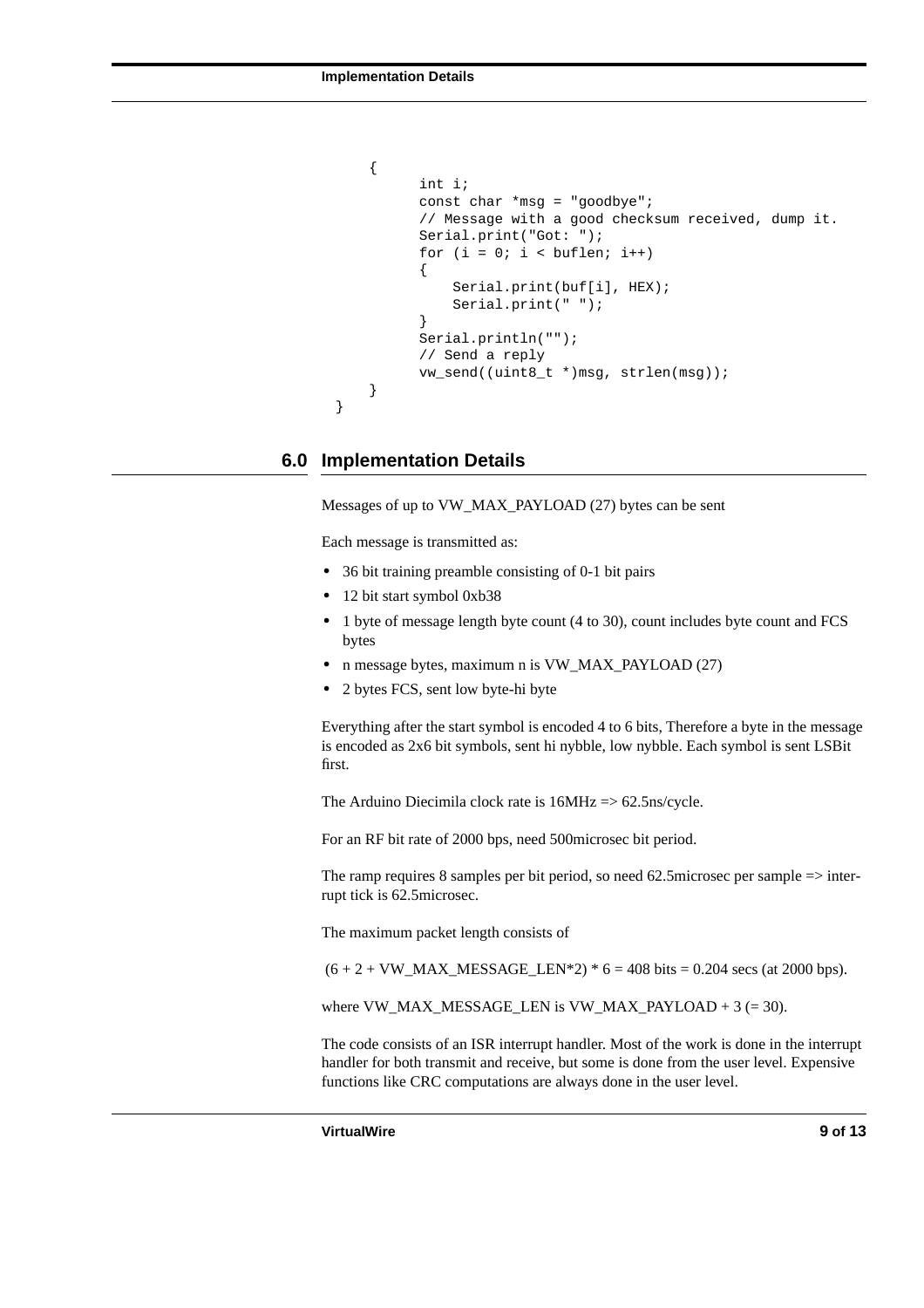*Caution*: VirtualWire takes over Arduino Timer1, and this will affect the PWM capabilities of the digital pins 9 and 10.

## **7.0 Performance**

Unit tests show that the receiver PLL can stand up to 1 sample in 11 being inverted by noise without ill effect.

Testing with TX-C1, RX-B1, 5 byte message, 17cm antenna, no ground plane, 1m above ground, free space

At 10000 bps the transmitter does not operate correctly (ISR running too frequently at 80000/sec?)

At 9000 bps, asymmetries in the receiver prevent reliable communications at any distance

At 7000bps, Range about 90m

At 5000bps, Range about 100m

At 2000bps, Range over 150m

At 1000bps, Range over 150m

As suggested by RFM documentation, near the limits of range, reception is strongly influenced by the presence of a human body in the signal line, and by module orientation.

Throughout the range there are nulls and strong points due to multipath reflection. So... your mileage may vary.

Similar performance figures were found for DR3100. 9000bps worked.

Arduino and TX-C1 transmitter draws 27mA at 9V.

Arduino and RX-B1 receiver draws 31mA at 9V.

Arduino and DR3100 receiver draws 28mA at 9V.

#### **8.0 Connections**

Note that the IO pins can be changed from their defaults (as shown here) to any suitable IO pins using the vw\_set\_\*\_pin() calls.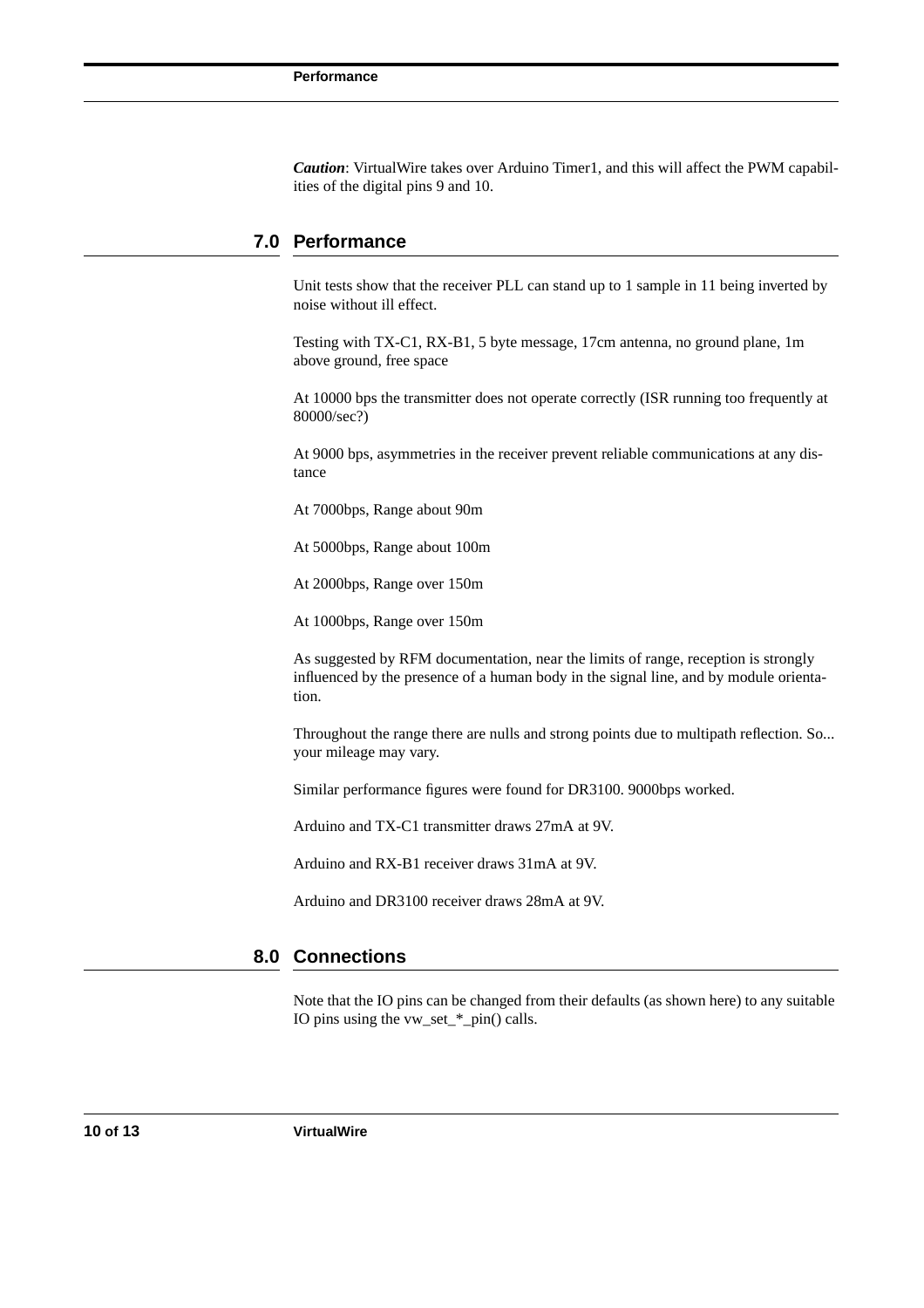# **8.1 RX-B1 receiver**



**8.2 TX-C1 transmitter**

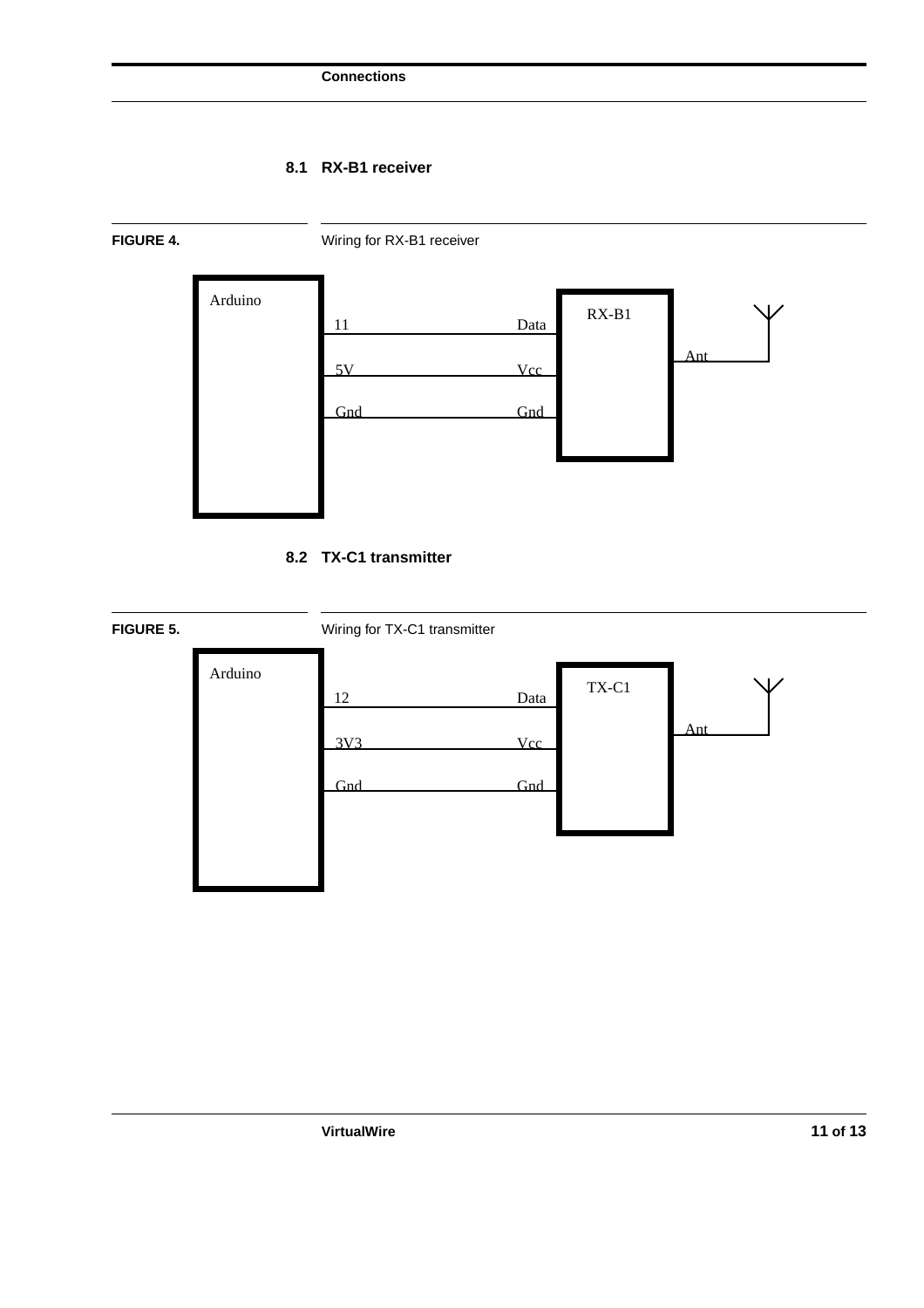# **8.3 DR3100 transceiver**





**12 of 13 VirtualWire**